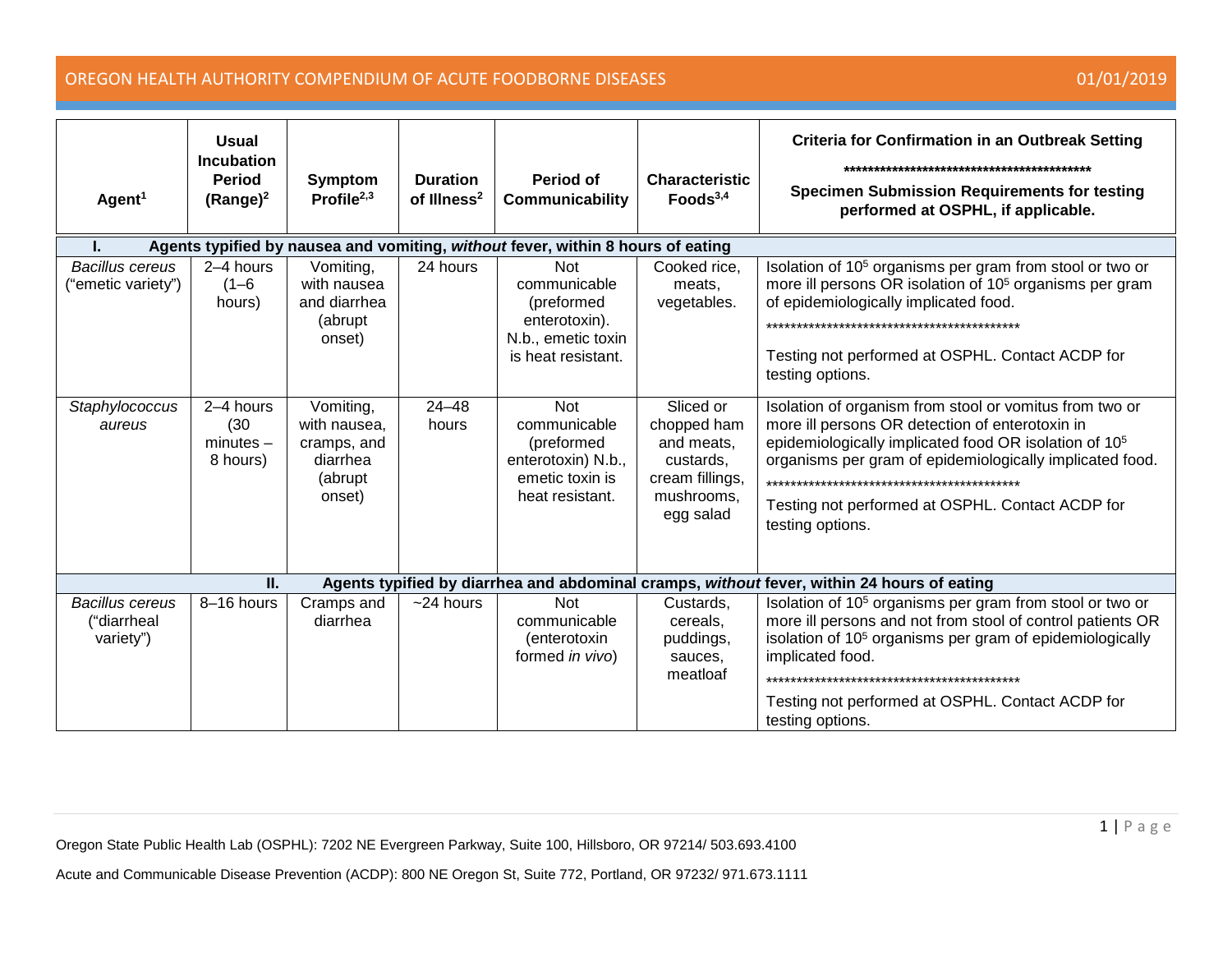| Agent <sup>1</sup>                           | <b>Usual</b><br><b>Incubation</b><br><b>Period</b><br>$(Range)^2$ | <b>Symptom</b><br>Profile $^{2,3}$                                             | <b>Duration</b><br>of Illness <sup>2</sup> | Period of<br>Communicability                                  | <b>Characteristic</b><br>Foods $3,4$                                                                                                             | <b>Criteria for Confirmation in an Outbreak Setting</b><br><b>Specimen Submission Requirements for testing</b><br>performed at OSPHL, if applicable.                                                                                                                                                                                                                                                                                                      |
|----------------------------------------------|-------------------------------------------------------------------|--------------------------------------------------------------------------------|--------------------------------------------|---------------------------------------------------------------|--------------------------------------------------------------------------------------------------------------------------------------------------|-----------------------------------------------------------------------------------------------------------------------------------------------------------------------------------------------------------------------------------------------------------------------------------------------------------------------------------------------------------------------------------------------------------------------------------------------------------|
| Clostridium<br>perfringens                   | $10 - 12$<br>hours $(6 -$<br>24 hours)                            | Cramps and<br>diarrhea                                                         | Up to 24<br>hours                          | <b>Not</b><br>communicable<br>(enterotoxin<br>formed in vivo) | Meat,<br>poultry,<br>gravy,<br>Mexican foods                                                                                                     | Isolation of 10 <sup>5</sup> organisms per gram from stool or two or<br>more ill persons OR demonstration of enterotoxin in the<br>stool of two or more ill persons OR isolation of 10 <sup>5</sup><br>organisms per gram of epidemiologically implicated food.<br>Testing not performed at OSPHL. Contact ACDP for<br>testing options. A loss of viability of C. perfringens will<br>occur if foods are frozen or held under prolonged<br>refrigeration. |
|                                              | III.                                                              |                                                                                |                                            |                                                               |                                                                                                                                                  | Agents typified by diarrhea and abdominal cramps, with fever, within 12-48 hours of eating                                                                                                                                                                                                                                                                                                                                                                |
| Campylobacter<br>jejuni                      | $2-5$ days<br>$(1 - 10)$<br>days)                                 | Cramps and<br>diarrhea<br>(sometimes<br>bloody), with<br>vomiting and<br>fever | 48 hours $-$<br>10 days                    | 2-7 weeks                                                     | Raw milk,<br>poultry and<br>poultry<br>products,<br>liver parfait<br>and pâté,<br>contaminated<br>water,<br>young cats,<br>dogs and<br>livestock | Isolation of organism from clinical specimens from two or<br>more ill persons OR isolation of organism from<br>epidemiologically implicated food.<br>Transfer stool into Cary-Blair transport medium to the fill<br>line. Store and transport at refrigerated temperatures to<br>OSPHL with OSPHL Form 60, General Microbiology Test<br>Request Form.<br>Food testing not performed at OSPHL. Contact ACDP<br>for testing options.                        |
| Escherichia coli<br>Enteroinvasive<br>(EIEC) | $12 - 48$<br>hours                                                | Cramps and<br>diarrhea, with<br>fever.<br>headache                             | $5-10$ days                                | Weeks to months                                               | Uncooked<br>vegetables,<br>salads,<br>water.<br>cheese                                                                                           | Isolation of same enteroinvasive serotype from stool of<br>two or more ill persons.<br>Testing may be available at OSPHL upon special<br>approval from ACDP. Contact ACDP to discuss.                                                                                                                                                                                                                                                                     |

Oregon State Public Health Lab (OSPHL): 7202 NE Evergreen Parkway, Suite 100, Hillsboro, OR 97214/ 503.693.4100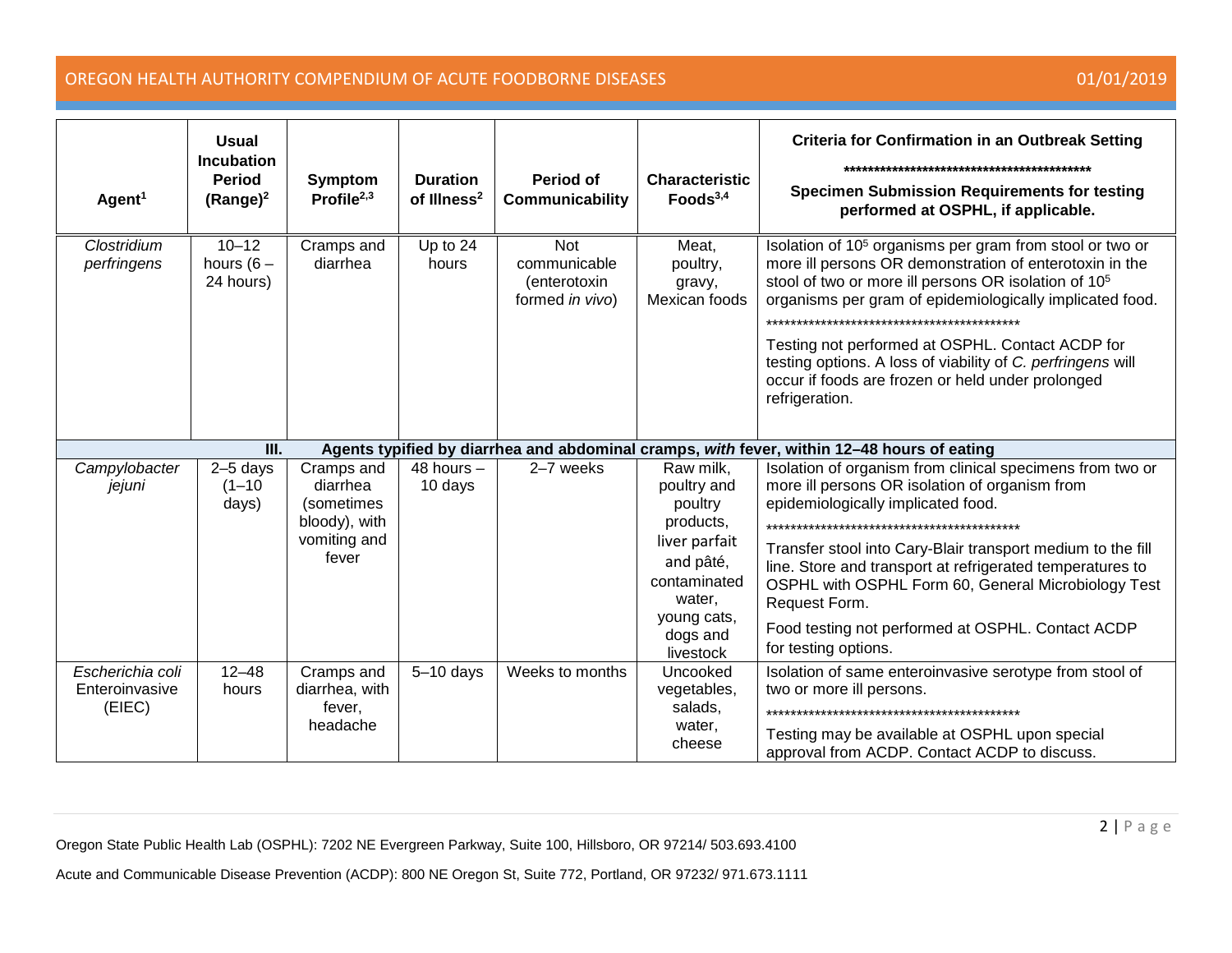| Agent <sup>1</sup>           | <b>Usual</b><br><b>Incubation</b><br><b>Period</b><br>$(Range)^2$                                                                                | <b>Symptom</b><br>Profile $^{2,3}$                          | <b>Duration</b><br>of Illness <sup>2</sup> | Period of<br>Communicability                                                                                                         | <b>Characteristic</b><br>Foods <sup>3,4</sup>                                                                                                                                           | <b>Criteria for Confirmation in an Outbreak Setting</b><br><b>Specimen Submission Requirements for testing</b><br>performed at OSPHL, if applicable.                                                                                                                                                                                                                                                                                                |
|------------------------------|--------------------------------------------------------------------------------------------------------------------------------------------------|-------------------------------------------------------------|--------------------------------------------|--------------------------------------------------------------------------------------------------------------------------------------|-----------------------------------------------------------------------------------------------------------------------------------------------------------------------------------------|-----------------------------------------------------------------------------------------------------------------------------------------------------------------------------------------------------------------------------------------------------------------------------------------------------------------------------------------------------------------------------------------------------------------------------------------------------|
| Salmonella (non-<br>typhoid) | 29-54 hrs<br>$(1 - 5)$<br>days)<br>[According]<br>to ACDP]<br>12-36 hrs<br>$(6$ hours $-$<br>$10$ days)<br>[according<br>to<br>everyone<br>else] | Cramps and<br>diarrhea, with<br>vomiting and<br>fever       | $4-7$ days                                 | Several days to<br>several years,<br>depending on<br>type.<br>Concentrations/in<br>fectivity typically<br>higher when<br>symptomatic | Poultry,<br>eggs,<br>meat,<br>raw tuna.<br>raw milk or<br>milk products,<br>sprouts,<br>other produce,<br>raw nuts and<br>nut butters,<br>spices (cross-<br>contamination<br>important) | Isolation of organism of same serotype from clinical<br>specimens from two or more ill persons OR isolation of<br>organism from epidemiologically implicated food.<br>Transfer stool into Cary-Blair transport medium to the fill<br>line. Store and transport at refrigerated temperatures to<br>OSPHL with OSPHL Form 60, General Microbiology Test<br>Request Form.<br>Food testing not performed at OSPHL. Contact ACDP<br>for testing options. |
|                              | III.                                                                                                                                             |                                                             |                                            |                                                                                                                                      |                                                                                                                                                                                         | Agents typified by diarrhea and abdominal cramps, with fever, within 12-48 hours of eating (continued)                                                                                                                                                                                                                                                                                                                                              |
| Shigella                     | 1-3 days<br>(12 hours<br>$-7$ days)                                                                                                              | Cramps and<br>diarrhea<br>(may be<br>bloody), with<br>fever | $2 - 7$ days                               | 4 weeks after<br>illness                                                                                                             | Eggs, salads,<br>lettuce,<br>infected food<br>handlers,<br>soiled diapers,<br>direct oral-anal<br>contact,<br>foreign travel                                                            | Isolation of organism of same serotype from clinical<br>specimens from two or more ill persons OR isolation of<br>organism from epidemiologically implicated food.<br>Transfer stool into Cary-Blair transport medium to the<br>fill line. Store and transport at refrigerated<br>temperatures to OSPHL with OSPHL Form 60,<br>General Microbiology Test Request Form.<br>Food testing not performed at OSPHL. Contact ACDP<br>for testing options. |

Oregon State Public Health Lab (OSPHL): 7202 NE Evergreen Parkway, Suite 100, Hillsboro, OR 97214/ 503.693.4100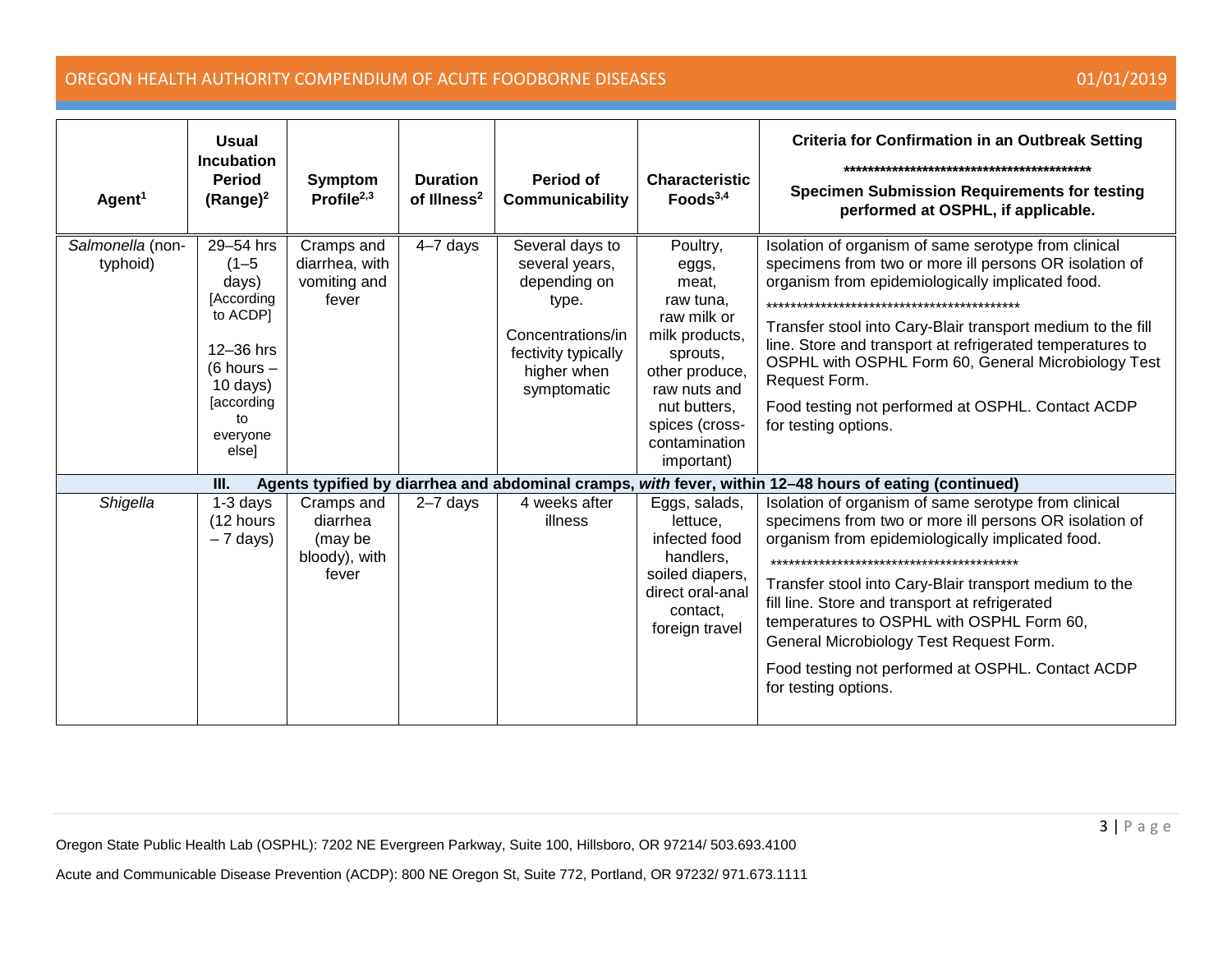| Agent <sup>1</sup>                                                | <b>Usual</b><br><b>Incubation</b><br><b>Period</b><br>$(Range)^2$ | Symptom<br>Profile $2,3$                                                   | <b>Duration</b><br>of Illness <sup>2</sup>                        | Period of<br>Communicability | <b>Characteristic</b><br>Foods <sup>3,4</sup>                                       | <b>Criteria for Confirmation in an Outbreak Setting</b><br><b>Specimen Submission Requirements for testing</b><br>performed at OSPHL, if applicable.                                                                                                                                                                                                                                                                                         |
|-------------------------------------------------------------------|-------------------------------------------------------------------|----------------------------------------------------------------------------|-------------------------------------------------------------------|------------------------------|-------------------------------------------------------------------------------------|----------------------------------------------------------------------------------------------------------------------------------------------------------------------------------------------------------------------------------------------------------------------------------------------------------------------------------------------------------------------------------------------------------------------------------------------|
| Vibrio<br>parahaemolyticus<br>and other<br>noncholerae<br>vibrios | $12 - 24$<br>hours<br>$(4 - 96)$<br>hours)                        | Cramps and<br>watery<br>diarrhea,<br>sometimes<br>with nausea,<br>vomiting | $1 - 7$ days<br>(according<br>to<br>Orpheus,<br>up to 3<br>weeks) | Not<br>communicable          | Seafood,<br>especially<br>oysters and<br>other shellfish;<br>occasionally<br>salmon | Isolation of organism from stool of two or more ill persons.<br>Transfer stool into Cary-Blair transport medium to the fill<br>line. Store and transport at refrigerated temperatures to<br>OSPHL with OSPHL Form 60, General Microbiology Test<br>Request Form.<br>Test must be ordered on Form 60, as test is not part of<br>OSPHL routine enteric screening.<br>Food testing not performed at OSPHL. Contact ACDP<br>for testing options. |

Oregon State Public Health Lab (OSPHL): 7202 NE Evergreen Parkway, Suite 100, Hillsboro, OR 97214/ 503.693.4100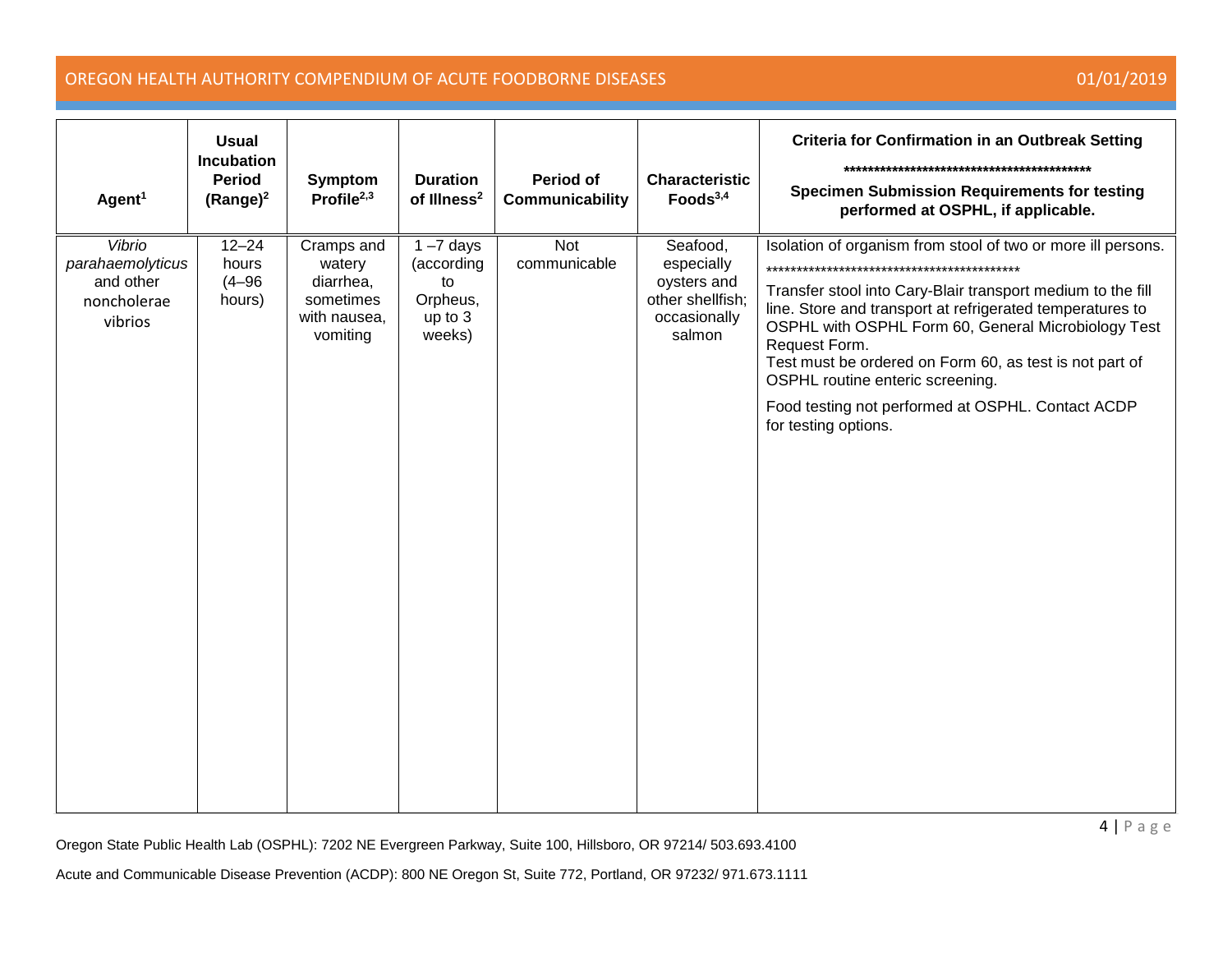| Agent <sup>1</sup>         | <b>Usual</b><br><b>Incubation</b><br><b>Period</b><br>$(Range)^2$ | Symptom<br>Profile $^{2,3}$                                                         | <b>Duration</b><br>of Illness <sup>2</sup> | <b>Period of</b><br>Communicability | <b>Characteristic</b><br>Foods <sup>3,4</sup>                                                                          | <b>Criteria for Confirmation in an Outbreak Setting</b><br><b>Specimen Submission Requirements for testing</b><br>performed at OSPHL, if applicable.                                                                                                                                                                                                                                                                                                                                                                                               |
|----------------------------|-------------------------------------------------------------------|-------------------------------------------------------------------------------------|--------------------------------------------|-------------------------------------|------------------------------------------------------------------------------------------------------------------------|----------------------------------------------------------------------------------------------------------------------------------------------------------------------------------------------------------------------------------------------------------------------------------------------------------------------------------------------------------------------------------------------------------------------------------------------------------------------------------------------------------------------------------------------------|
|                            | Ш.                                                                |                                                                                     |                                            |                                     |                                                                                                                        | Agents typified by diarrhea and abdominal cramps, with fever, within 12-48 hours of eating (continued)                                                                                                                                                                                                                                                                                                                                                                                                                                             |
| Yersinia<br>enterocolitica | $35 - 48$<br>hours (24<br>hours $-$<br>$10$ days)                 | Cramps,<br>diarrhea,<br>fever,<br>headache,<br>vomiting,<br>pseudo-<br>appendicitis | 1-3 weeks                                  | 2-3 weeks                           | Raw or<br>undercooked<br>pork and pork<br>products such<br>as chitterlings,<br>milk,<br>tofu,<br>farm animals,<br>dogs | Isolation of organism of same serotype from clinical<br>specimens from two or more ill persons OR isolation of<br>organism from epidemiologically implicated food.<br>Transfer stool into Cary-Blair transport medium to the fill<br>line. Store and transport at refrigerated temperatures to<br>OSPHL with OSPHL Form 60, General Microbiology Test<br>Request Form.<br>Test must be ordered on Form 60, as test is not part of<br>OSPHL routine enteric screening.<br>Food testing not performed at OSPHL. Contact ACDP<br>for testing options. |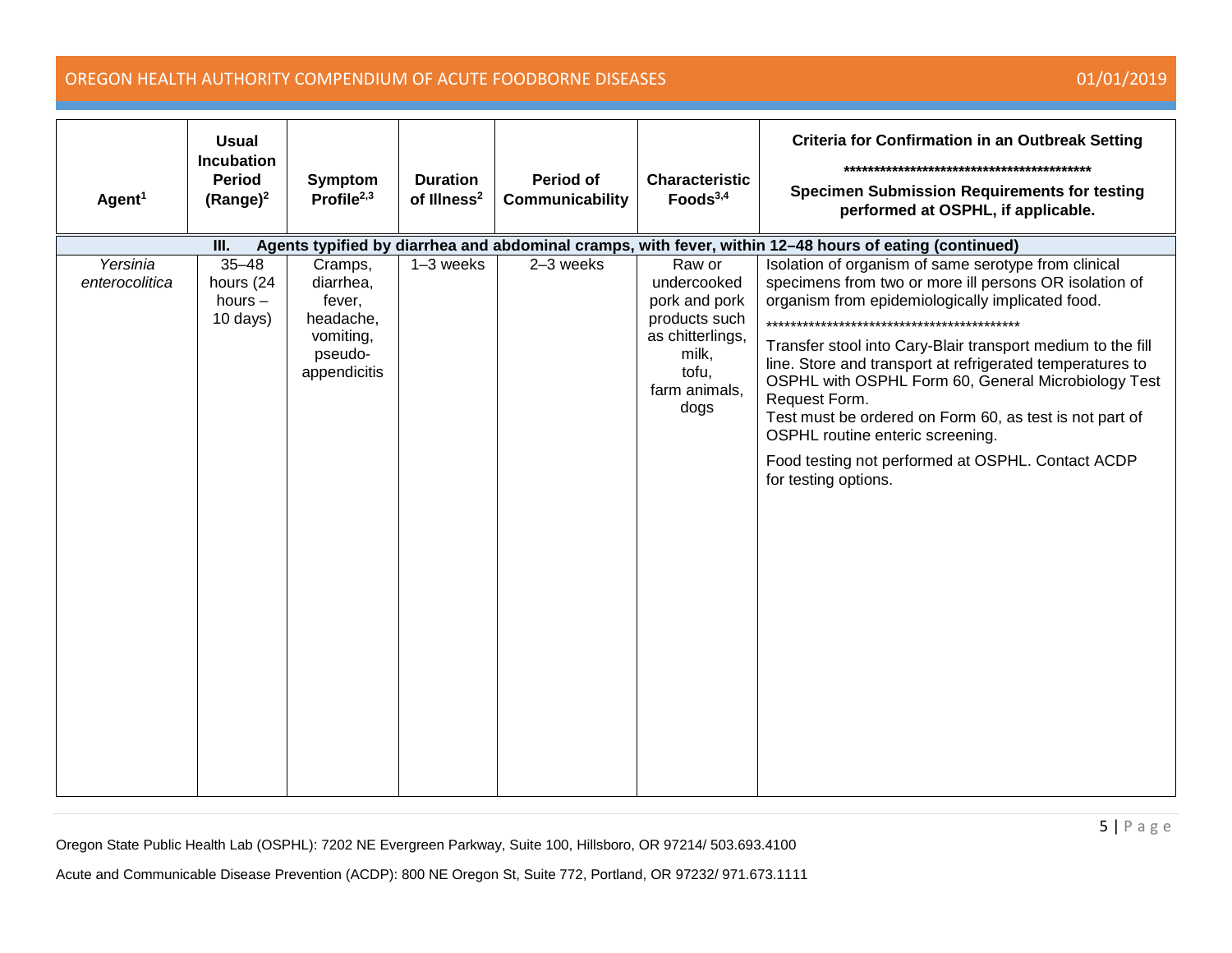| Agent <sup>1</sup>        | <b>Usual</b><br><b>Incubation</b><br><b>Period</b><br>$(Range)^2$                                                  | Symptom<br>Profile $^{2,3}$                           | <b>Duration</b><br>of Illness <sup>2</sup> | Period of<br>Communicability | <b>Characteristic</b><br>Foods $3,4$                                                                                             | <b>Criteria for Confirmation in an Outbreak Setting</b><br><b>Specimen Submission Requirements for testing</b><br>performed at OSPHL, if applicable.                                                                                                                                                                                                                                                                                                                                                                                                                                                                                                                                                                                           |  |  |  |  |  |
|---------------------------|--------------------------------------------------------------------------------------------------------------------|-------------------------------------------------------|--------------------------------------------|------------------------------|----------------------------------------------------------------------------------------------------------------------------------|------------------------------------------------------------------------------------------------------------------------------------------------------------------------------------------------------------------------------------------------------------------------------------------------------------------------------------------------------------------------------------------------------------------------------------------------------------------------------------------------------------------------------------------------------------------------------------------------------------------------------------------------------------------------------------------------------------------------------------------------|--|--|--|--|--|
|                           | IV.<br>Agents typified by vomiting, diarrhea, cramps, myalgias, and headache with fever, within 24 hours of eating |                                                       |                                            |                              |                                                                                                                                  |                                                                                                                                                                                                                                                                                                                                                                                                                                                                                                                                                                                                                                                                                                                                                |  |  |  |  |  |
| Listeria<br>monocytogenes | $18 - 31$<br>hours                                                                                                 | Fever, with<br>diarrhea,<br>myalgia, and<br>headache. | Days to<br>weeks                           | Not known                    | Inadequately<br>pasteurized<br>milk, lunch<br>meats and<br>cold cuts,<br>unpasteurized<br>soft cheeses,<br>sprouts, and<br>pâtés | Isolation of Listeria monocytogenes of the same subtype<br>from two or more ill persons exposed to the<br>epidemiologically implicated food or to food from which<br>the same subtype of Listeria monocytogenes has been<br>isolated.<br>Collect at least 2 grams (5-10 g is ideal) of fresh stool<br>(pea size) within three days of illness and refrigerate prior<br>to the shipment. Stool in Cary-Blair transport medium to<br>the fill line is also accepted.<br>DO NOT FREEZE, Store and transport at refrigerated<br>temperatures to OSPHL for receipt within 24-36 hours of<br>collection, with OSPHL Form 60, General Microbiology<br>Test Request Form.<br>Food testing not performed at OSPHL. Contact ACDP<br>for testing options. |  |  |  |  |  |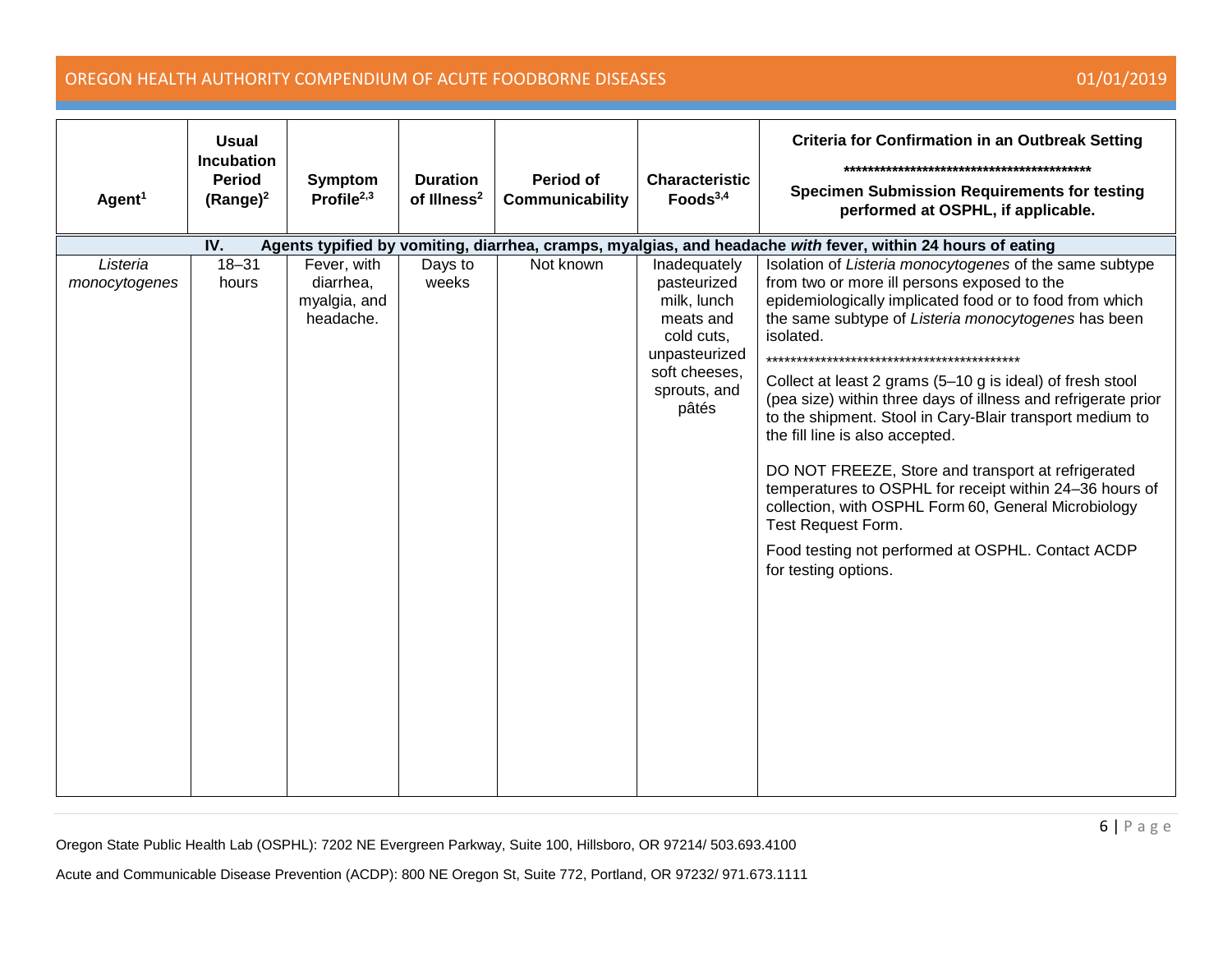| Agent <sup>1</sup>                          | <b>Usual</b><br><b>Incubation</b><br><b>Period</b><br>$(Range)^2$                                               | Symptom<br>Profile $^{2,3}$                                                                                                                                   | <b>Duration</b><br>of Illness <sup>2</sup> | <b>Period of</b><br>Communicability                                                        | <b>Characteristic</b><br>Foods $3,4$                             | <b>Criteria for Confirmation in an Outbreak Setting</b><br><b>Specimen Submission Requirements for testing</b><br>performed at OSPHL, if applicable.                                                                                                                                                                                                                                                                                                                                                                                                                 |  |  |  |  |  |
|---------------------------------------------|-----------------------------------------------------------------------------------------------------------------|---------------------------------------------------------------------------------------------------------------------------------------------------------------|--------------------------------------------|--------------------------------------------------------------------------------------------|------------------------------------------------------------------|----------------------------------------------------------------------------------------------------------------------------------------------------------------------------------------------------------------------------------------------------------------------------------------------------------------------------------------------------------------------------------------------------------------------------------------------------------------------------------------------------------------------------------------------------------------------|--|--|--|--|--|
|                                             | V.<br>Agents typified by vomiting, diarrhea, myalgias, and headache without fever, within 24-48 hours of eating |                                                                                                                                                               |                                            |                                                                                            |                                                                  |                                                                                                                                                                                                                                                                                                                                                                                                                                                                                                                                                                      |  |  |  |  |  |
| Norwalk virus<br>and other<br>caliciviruses | <b>Typically</b><br>$24 - 48$<br>hours<br>$(10 - 72)$<br>hours)                                                 | Vomiting,<br>with diarrhea,<br>headache,<br>and myalgia.<br>Usual<br>symptom<br>profile:<br>Diarrhea:<br>80%<br>Vomiting:<br>60%<br>Nausea: 75%<br>Fever: 30% | $24 - 72$<br>hours                         | Throughout the<br>period of vomiting<br>and diarrhea and<br>2-3 days after<br>symptoms end | Shellfish,<br>water, salads,<br>frosting,<br>"handled"<br>foods. | Detection of viral RNA in stool or vomitus by reverse<br>transcriptase-polymerase chain reaction (RT-PCR) from<br>two or more persons.<br>Collect 2 grams of whole stool (walnut-sized) OR 5 mL of<br>diarrheal stool (about 3 tablespoons) in sterile container.<br>Stool in Cary-Blair transport medium to the fill line is<br>accepted but not preferred. Store and transport at<br>refrigerated temperatures to OSPHL with OSPHL Form<br>42, Virology/Immunology Test Request Form.<br>Food testing not performed at OSPHL. Contact ACDP<br>for testing options. |  |  |  |  |  |
|                                             | $\overline{\mathsf{VI}}$ .                                                                                      |                                                                                                                                                               |                                            |                                                                                            |                                                                  | Agents typified by watery diarrhea and headache without fever, within 24-48 hours of eating                                                                                                                                                                                                                                                                                                                                                                                                                                                                          |  |  |  |  |  |
| Cyclospora<br>cayetanensis                  | 7 days (1-<br>$11$ days)                                                                                        | Watery<br>diarrhea,<br>fatigue,<br>protracted<br>diarrhea,<br>often<br>relapsing                                                                              | Several<br>weeks to a<br>month             | Not<br>communicable                                                                        | Water,<br>uncooked<br>food, raw<br>produce                       | Detection of Cyclopora organisms or DNA in stool,<br>intestinal fluid/aspirate or intestinal biopsy specimens.<br>Testing not performed at OSPHL. Contact ACDP for<br>testing options.                                                                                                                                                                                                                                                                                                                                                                               |  |  |  |  |  |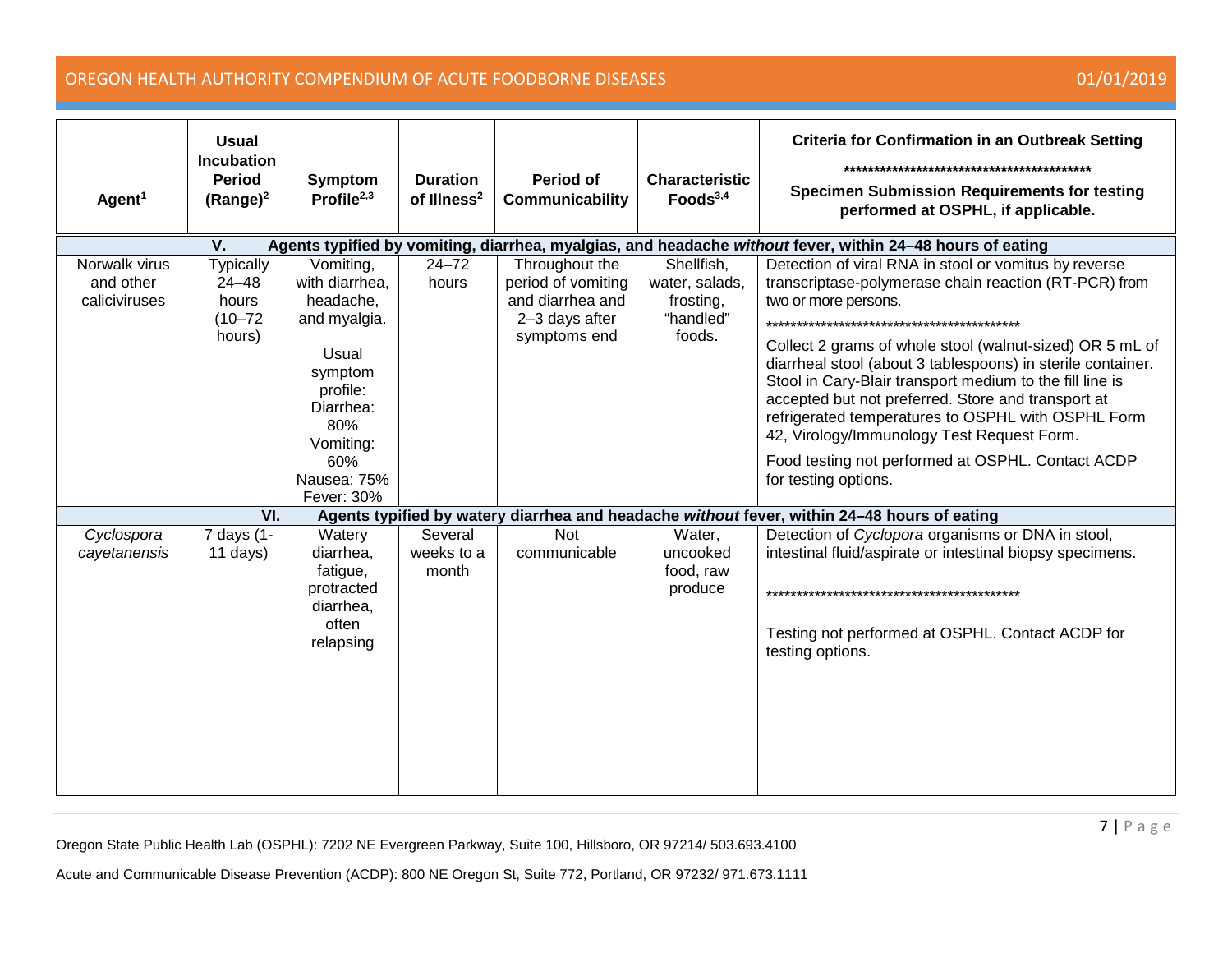| Agent <sup>1</sup>                                                                                             | <b>Usual</b><br><b>Incubation</b><br><b>Period</b><br>$(Range)^2$ | <b>Symptom</b><br>Profile $2,3$                                                                                              | <b>Duration</b><br>of Illness <sup>2</sup>                                   | <b>Period of</b><br>Communicability                                          | <b>Characteristic</b><br>Foods $3,4$                                                            | <b>Criteria for Confirmation in an Outbreak Setting</b><br><b>Specimen Submission Requirements for testing</b><br>performed at OSPHL, if applicable.                                                                                                                                                                                                                                                                                                                                                                                                                                                                                                                                                                             |  |  |  |  |
|----------------------------------------------------------------------------------------------------------------|-------------------------------------------------------------------|------------------------------------------------------------------------------------------------------------------------------|------------------------------------------------------------------------------|------------------------------------------------------------------------------|-------------------------------------------------------------------------------------------------|----------------------------------------------------------------------------------------------------------------------------------------------------------------------------------------------------------------------------------------------------------------------------------------------------------------------------------------------------------------------------------------------------------------------------------------------------------------------------------------------------------------------------------------------------------------------------------------------------------------------------------------------------------------------------------------------------------------------------------|--|--|--|--|
| Agents typified by watery diarrhea and headache without fever, within 24-48 hours of eating (continued)<br>VI. |                                                                   |                                                                                                                              |                                                                              |                                                                              |                                                                                                 |                                                                                                                                                                                                                                                                                                                                                                                                                                                                                                                                                                                                                                                                                                                                  |  |  |  |  |
| Escherichia coli<br>Enterotoxigenic<br>(ETEC) <sup>5</sup>                                                     | $10 - 72$<br>hours (10<br>hours $-7$<br>days)                     | Cramps,<br>profuse<br>watery<br>diarrhea,<br>some<br>vomiting                                                                | $3-4$ days;<br>up to 3<br>weeks                                              | Weeks to months                                                              | Food and<br>water,<br>produce,<br>seafood, sushi                                                | Isolation of organism of same serotype demonstrated to<br>produce heat-stable (ST) or heat labile (LT) enterotoxin<br>from stool of two or more ill persons.<br>**************************<br>Testing may be available at OSPHL upon special<br>approval from ACDP. Contact ACDP to discuss.                                                                                                                                                                                                                                                                                                                                                                                                                                     |  |  |  |  |
| Vibrio cholerae<br>O1 and O139                                                                                 | $2-3$ days<br>(several<br>hours $-5$<br>days)                     | Profuse<br>watery<br>diarrhea and<br>vomiting,<br>which can<br>lead to<br>severe<br>dehydration<br>and death<br>within hours | $72$ hours $-$<br>7 days;<br>causes life-<br>threatening<br>dehydratio<br>n. | Usually a few<br>days after<br>recovery except<br>when in a carrier<br>state | Shellfish,<br>water,<br>"street food,"<br>foods<br>contaminated<br>by infected<br>food handlers | Isolation of toxigenic organism from stool or vomitus of<br>two or more ill persons OR significant rise in vibriocidal,<br>bacterial-agglutinating, or anti-toxin antibodies in acute<br>and early convalescent phase sera among persons not<br>recently immunized OR isolation of toxigenic organism<br>from epidemiologically implicated food.<br>Transfer stool into Cary-Blair transport medium to the fill<br>line. Store and transport at refrigerated temperatures to<br>OSPHL with OSPHL Form 60, General Microbiology Test<br>Request Form.<br>Test must be ordered on Form 60, as test is not part of<br>OSPHL routine enteric screening.<br>Food testing not performed at OSPHL. Contact ACDP<br>for testing options. |  |  |  |  |

Oregon State Public Health Lab (OSPHL): 7202 NE Evergreen Parkway, Suite 100, Hillsboro, OR 97214/ 503.693.4100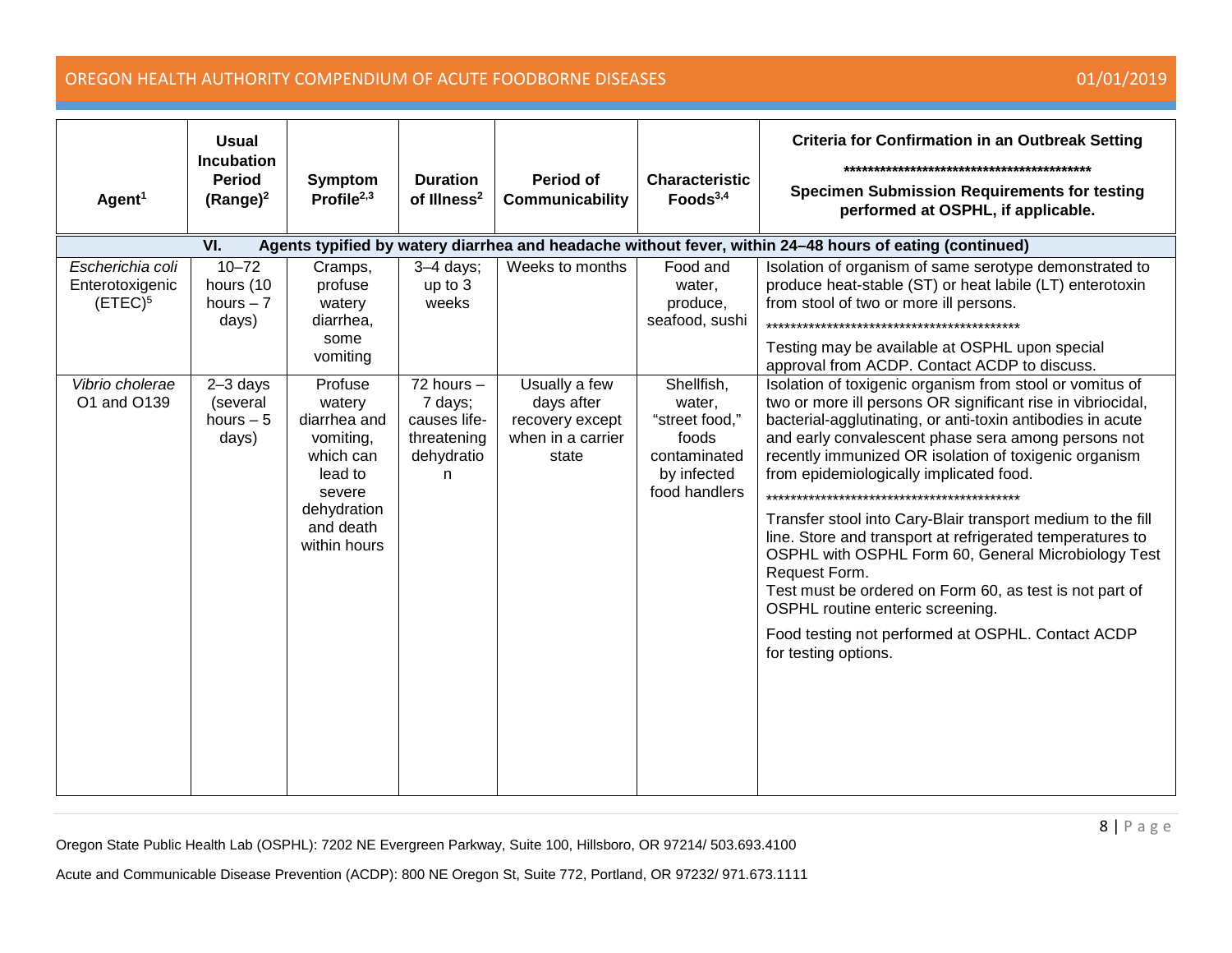| Agent <sup>1</sup>                                                                                                | <b>Usual</b><br><b>Incubation</b><br><b>Period</b><br>$(Range)^2$ | Symptom<br>Profile $2,3$                                                                                   | <b>Duration</b><br>of Illness <sup>2</sup>                                  | Period of<br>Communicability                                             | <b>Characteristic</b><br>Foods $3,4$                                                                                                       | <b>Criteria for Confirmation in an Outbreak Setting</b><br><b>Specimen Submission Requirements for testing</b><br>performed at OSPHL, if applicable.                                                                                                                                                                                                                                                                                                                                                                                                                                                                 |
|-------------------------------------------------------------------------------------------------------------------|-------------------------------------------------------------------|------------------------------------------------------------------------------------------------------------|-----------------------------------------------------------------------------|--------------------------------------------------------------------------|--------------------------------------------------------------------------------------------------------------------------------------------|----------------------------------------------------------------------------------------------------------------------------------------------------------------------------------------------------------------------------------------------------------------------------------------------------------------------------------------------------------------------------------------------------------------------------------------------------------------------------------------------------------------------------------------------------------------------------------------------------------------------|
|                                                                                                                   |                                                                   | VII.                                                                                                       | Agents typified by bloody diarrhea without fever, within 48 hours of eating |                                                                          |                                                                                                                                            |                                                                                                                                                                                                                                                                                                                                                                                                                                                                                                                                                                                                                      |
| Escherichia coli<br>Shiga-toxin-<br>producing<br>(STEC; Entero-<br>hemorrhagic:<br>E. coli O157:H7<br>and others) | 48 hours $-$<br>8 days<br>$(24$ hours $-$<br>$10$ days)           | Bloody<br>diarrhea with<br>cramps,<br>vomiting;<br>hemolytic<br>uremic<br>syndrome<br>(2%-7 % of<br>cases) | $5-10$ days                                                                 | $1-4$ weeks                                                              | Beef, venison,<br>raw milk,<br>sprouts, water,<br>leafy greens,<br>other produce,<br>unpasteurized<br>apple cider.                         | Isolation of E. coli O157:H7 or other shiga-toxin-producing<br>E. coli from clinical specimens from two or more ill<br>persons OR isolation of E. coli O157:H7 or other STEC<br>from epidemiologically implicated food.<br>*********************************<br>Transfer stool into Cary-Blair transport medium to the fill<br>line. Store and transport at refrigerated temperatures to<br>OSPHL with OSPHL Form 60, General Microbiology Test<br>Request Form.<br>Test must be ordered on Form 60, as test is not part of<br>OSPHL routine enteric screening.<br>Food testing not performed at OSPHL. Contact ACDP |
|                                                                                                                   |                                                                   |                                                                                                            |                                                                             |                                                                          |                                                                                                                                            | for testing options.                                                                                                                                                                                                                                                                                                                                                                                                                                                                                                                                                                                                 |
| <b>Hepatitis A</b>                                                                                                | VIII.<br>$28 - 30$                                                | Fever,                                                                                                     | Weeks to                                                                    |                                                                          | Raw or                                                                                                                                     | Agents typified by malaise, nausea, abdominal pain and jaundice with fever, within 15-50 days of eating<br>Collect and submit 1.5 mL serum or 5mL whole blood in a                                                                                                                                                                                                                                                                                                                                                                                                                                                   |
|                                                                                                                   | days $(15-$<br>50 days)                                           | malaise,<br>nausea,<br>abdominal<br>pain, jaundice.<br>Children <5<br>are typically<br>asymptomatic        | months                                                                      | 2 weeks before<br>symptom onset<br>and 1 week after<br>onset of jaundice | undercooked<br>shellfish from<br>contaminated<br>waters.<br>raw produce,<br>water, foods<br>contaminated<br>by an infected<br>food handler | red top or serum separator tube (SST). Store and<br>transport at refrigerated temperatures for receipt at<br>OSPHL less than 7 days after collection. Submit with<br>OSPHL Form 42, Virology/Immunology Test Request<br>Form.<br>Food testing not performed at OSPHL.                                                                                                                                                                                                                                                                                                                                                |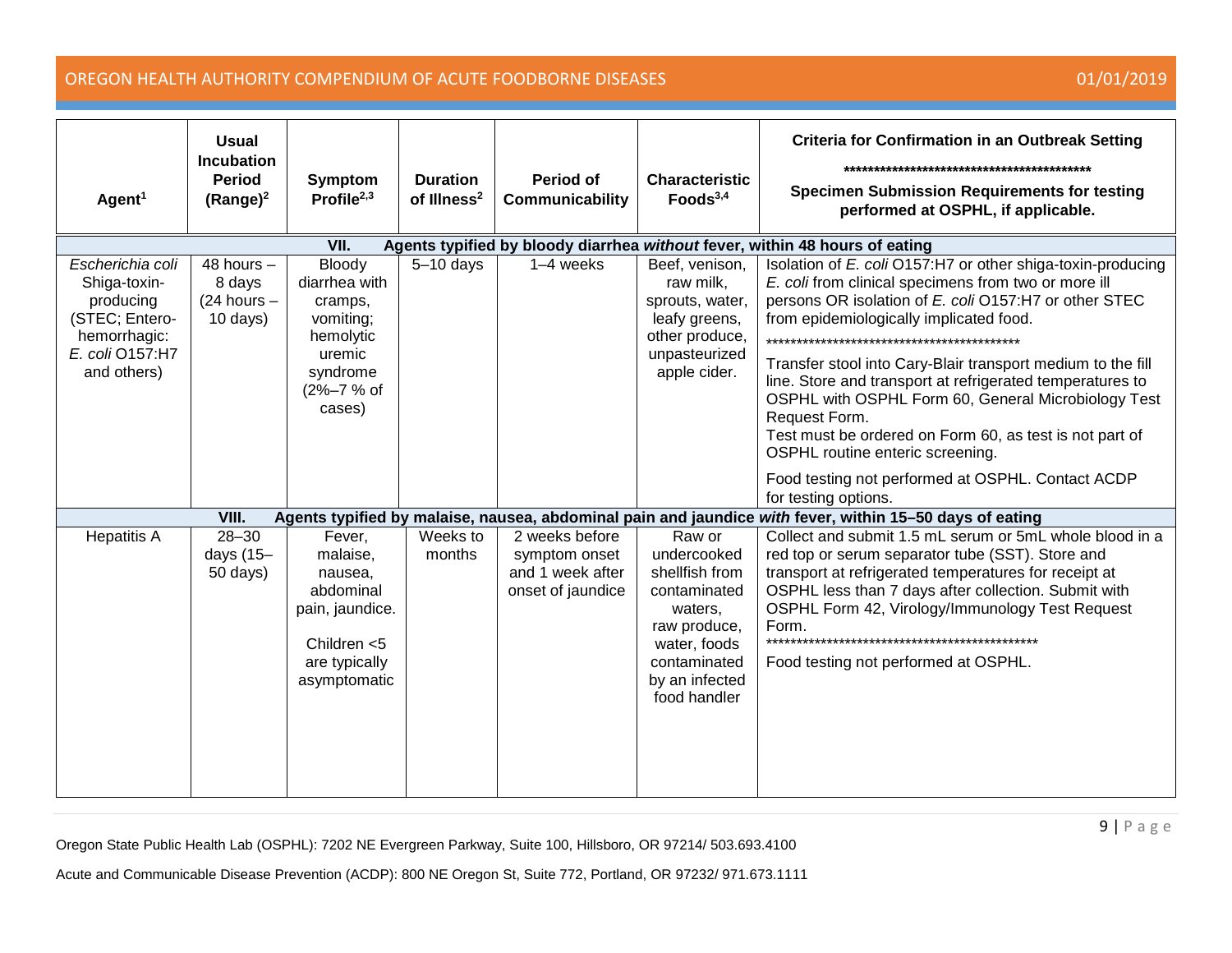| Agent <sup>1</sup>       | <b>Usual</b><br><b>Incubation</b><br><b>Period</b><br>$(Range)^2$ | Symptom<br>Profile $2,3$                                                                                                                                   | <b>Duration</b><br>of Illness <sup>2</sup> | <b>Period of</b><br>Communicability               | <b>Characteristic</b><br>Foods $3,4$                                                                                 | <b>Criteria for Confirmation in an Outbreak Setting</b><br><b>Specimen Submission Requirements for testing</b><br>performed at OSPHL, if applicable.                                                                                                                                                                                                                                                                                                                                                                                                                                                           |
|--------------------------|-------------------------------------------------------------------|------------------------------------------------------------------------------------------------------------------------------------------------------------|--------------------------------------------|---------------------------------------------------|----------------------------------------------------------------------------------------------------------------------|----------------------------------------------------------------------------------------------------------------------------------------------------------------------------------------------------------------------------------------------------------------------------------------------------------------------------------------------------------------------------------------------------------------------------------------------------------------------------------------------------------------------------------------------------------------------------------------------------------------|
|                          |                                                                   |                                                                                                                                                            |                                            | IX.                                               | <b>Botulism (foodborne)</b>                                                                                          |                                                                                                                                                                                                                                                                                                                                                                                                                                                                                                                                                                                                                |
| Clostridium<br>botulinum | $12 - 72$<br>hours<br>$(2 hours -$<br>8 days)                     | Double vision,<br>eyelid<br>drooping, and<br>descending<br>paralysis,<br>sometimes<br>accompanied<br>or preceded<br>by nausea,<br>vomiting, or<br>diarrhea | Days to<br>months                          | Not<br>communicable<br>(preformed<br>enterotoxin) | Improperly<br>canned or<br>similarly<br>preserved<br>foods;<br>fermented fish<br>("stink heads");<br>honey (infants) | Detection of botulinum toxin in serum, stool, gastric<br>contents, or implicated food OR isolation of organism from<br>stool or intestine<br>Infant botulism: Submit 5g or 5mL stool in a sterile screw-<br>top container<br>Adult botulism: Submit 5mL serum (preferred). 5g or 5mL<br>stool in a sterile screw top container is accepted.<br>Food: Collect 100-200g of food items aseptically into a<br>sterile container or submit in original container.<br>For all specimen types, submit at refrigerated<br>temperatures with one OSPHL Form 60, General<br>Microbiology Test Request Form per specimen. |

Oregon State Public Health Lab (OSPHL): 7202 NE Evergreen Parkway, Suite 100, Hillsboro, OR 97214/ 503.693.4100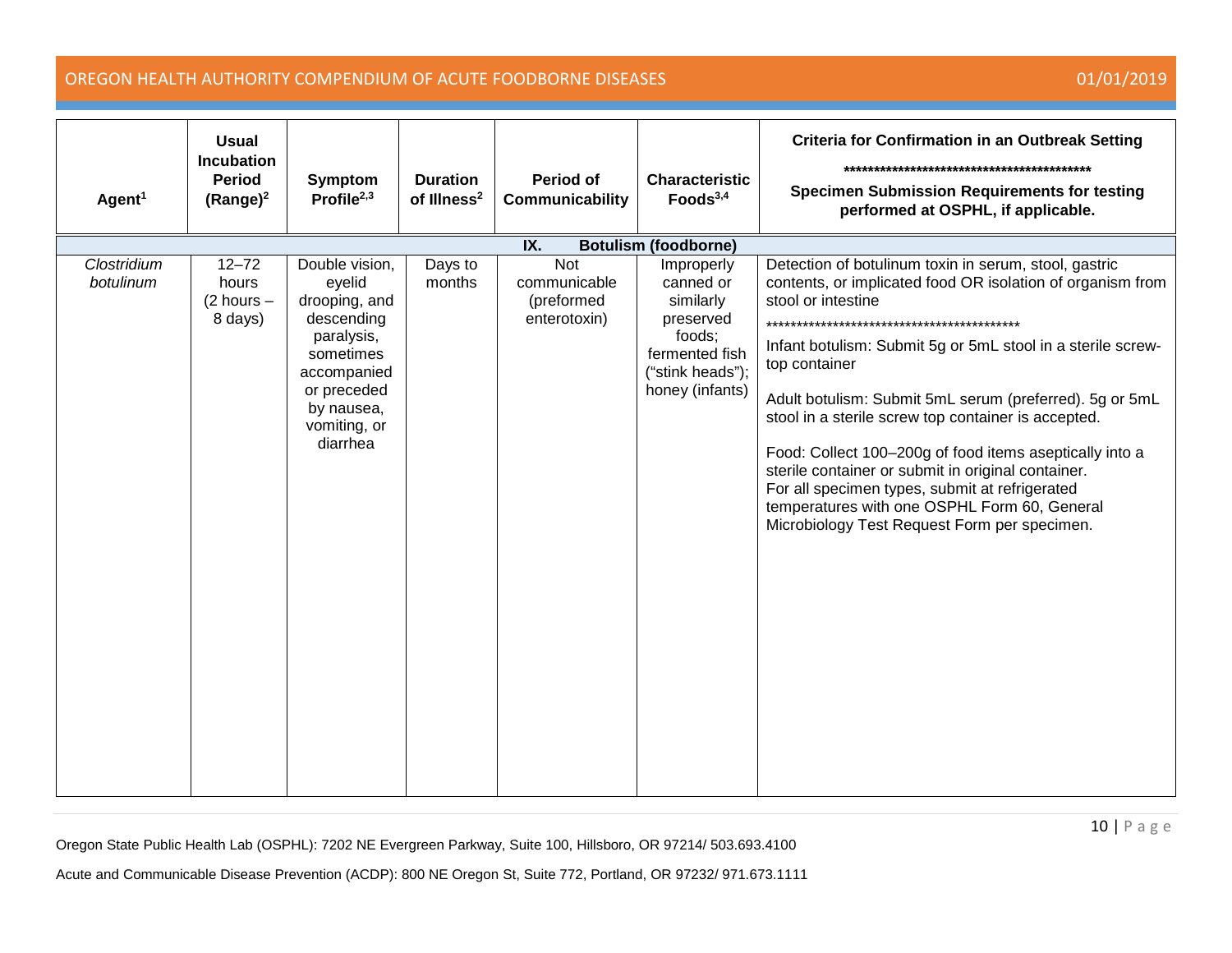| Agent <sup>1</sup>                                                                                  | <b>Usual</b><br><b>Incubation</b><br><b>Period</b><br>$(Range)^2$                        | <b>Symptom</b><br>Profile $2,3$                                                                                                                  | <b>Duration</b><br>of Illness <sup>2</sup> | Period of<br>Communicability | <b>Characteristic</b><br>Foods $3,4$                                                                                                                                                                                                          | <b>Criteria for Confirmation in an Outbreak Setting</b><br><b>Specimen Submission Requirements for testing</b><br>performed at OSPHL, if applicable.                                                                                                                                                                                                             |  |  |  |  |  |
|-----------------------------------------------------------------------------------------------------|------------------------------------------------------------------------------------------|--------------------------------------------------------------------------------------------------------------------------------------------------|--------------------------------------------|------------------------------|-----------------------------------------------------------------------------------------------------------------------------------------------------------------------------------------------------------------------------------------------|------------------------------------------------------------------------------------------------------------------------------------------------------------------------------------------------------------------------------------------------------------------------------------------------------------------------------------------------------------------|--|--|--|--|--|
|                                                                                                     | Χ.<br>Agents most readily diagnosed from the history of eating a particular type of food |                                                                                                                                                  |                                            |                              |                                                                                                                                                                                                                                               |                                                                                                                                                                                                                                                                                                                                                                  |  |  |  |  |  |
| Heavy metals<br>(antimony,<br>arsenic,<br>cadmium,<br>copper, iron,<br>lead, mercury,<br>tin, zinc) | 5 minutes<br>$-8$ hours<br>(usually $<$ 1<br>hour)                                       | Vomiting,<br>with nausea,<br>cramps, and<br>diarrhea,<br>vision<br>impairment,<br>muscle<br>weakness,<br>other<br>neurological<br>symptom        | Usually<br>self-limited                    | Not<br>communicable          | Acidic foods<br>and beverages<br>prepared,<br>stored, or<br>cooked in<br>containers<br>coated, lined,<br>or<br>contaminated<br>with offending<br>metal,<br>environmental<br>exposure, rice<br>or produce<br>grown in<br>contaminated<br>soil. | Demonstration of high concentration of metal in<br>epidemiologically implicated food.<br>********************************<br>Collect suspect food or metal container.<br>Testing not performed at OSPHL. Contact ACDP for<br>testing options.                                                                                                                    |  |  |  |  |  |
| Poisonous<br>mushrooms                                                                              | <2 hours                                                                                 | Vomiting,<br>diarrhea,<br>confusion,<br>visual<br>disturbances,<br>salivation,<br>diaphoresis,<br>hallucinations<br>disulfiram-<br>like reaction | Usually<br>self-limited                    | <b>Not</b><br>communicable   | Wild<br>mushrooms                                                                                                                                                                                                                             | Clinical syndrome among persons who have eaten<br>mushrooms identified as toxic type OR demonstration of<br>toxin in epidemiologically implicated mushrooms or food<br>containing mushrooms.<br>*************************************<br>Collect mushrooms or food containing mushrooms.<br>Testing not performed at OSPHL. Contact ACDP for<br>testing options. |  |  |  |  |  |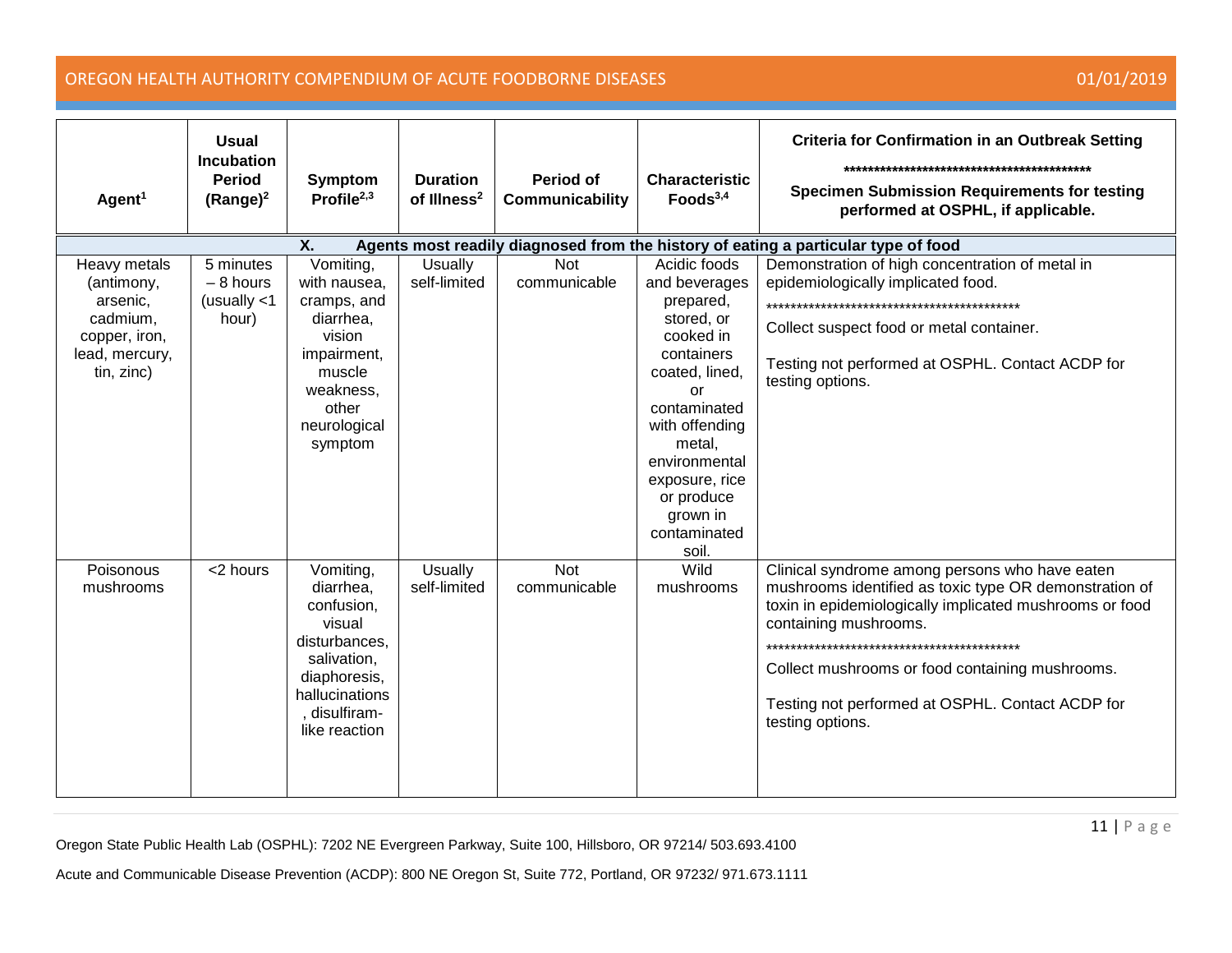| Agent <sup>1</sup>                                                                                   | <b>Usual</b><br><b>Incubation</b><br><b>Period</b><br>$(Range)^2$ | <b>Symptom</b><br>Profile $2,3$                                                                                                                  | <b>Duration</b><br>of Illness <sup>2</sup> | Period of<br><b>Communicability</b> | <b>Characteristic</b><br>Foods $3,4$                                                                | <b>Criteria for Confirmation in an Outbreak Setting</b><br><b>Specimen Submission Requirements for testing</b><br>performed at OSPHL, if applicable.                                                                                                                                                                                                                                           |  |  |  |  |
|------------------------------------------------------------------------------------------------------|-------------------------------------------------------------------|--------------------------------------------------------------------------------------------------------------------------------------------------|--------------------------------------------|-------------------------------------|-----------------------------------------------------------------------------------------------------|------------------------------------------------------------------------------------------------------------------------------------------------------------------------------------------------------------------------------------------------------------------------------------------------------------------------------------------------------------------------------------------------|--|--|--|--|
| Agents most readily diagnosed from the history of eating a particular type of food (continued)<br>Χ. |                                                                   |                                                                                                                                                  |                                            |                                     |                                                                                                     |                                                                                                                                                                                                                                                                                                                                                                                                |  |  |  |  |
| Shellfish<br>poisoning<br>(diarrheic,<br>neurotoxic,<br>amnesic) <sup>4</sup>                        | 20 minutes<br>$-3$ hours                                          | Cramps,<br>diarrhea.<br>headaches,<br>vomiting,<br>amnesia,<br>seizures,<br>tingling or<br>numbness of<br>lips and<br>throat, can<br>cause death | Days                                       | <b>Not</b><br>communicable          | Mussels,<br>oysters,<br>scallops, razor<br>clams, squid,<br>anchovy                                 | Detection of toxin in epidemiologically implicated food OR<br>detection of large numbers of shellfish-poisoning-<br>associated species of dinoflagellates in water from which<br>epidemiologically implicated mollusks are gathered.<br>*******************************<br>Collect any amount of implicated shellfish.<br>Testing not performed at OSPHL. Contact ACDP for<br>testing options. |  |  |  |  |
| Ciguatera<br>poisoning <sup>4</sup>                                                                  | $1-6$ hours<br>(usually<br>within 6<br>hours)                     | Diarrhea,<br>nausea,<br>vomiting,<br>paresthesias,<br>sensitivity of<br>extreme<br>temperatures<br>, arrhythmia                                  | Days to<br>weeks to<br>months              | <b>Not</b><br>communicable          | Large, tropical<br>ocean fish<br>(grouper,<br>amberjack,<br>barracuda,<br>snapper)                  | Demonstration of ciguatoxin in epidemiologically<br>implicated fish OR clinical syndrome among persons who<br>have eaten a type of fish previously associated with<br>ciguatera fish poisoning.<br>************************************<br>Collect epidemiologically implicated fish.<br>Testing not performed at OSPHL. Contact ACDP for<br>testing options.                                  |  |  |  |  |
| Scombroid fish<br>poisoning<br>(histamine fish<br>poisoning) <sup>4,5</sup>                          | 1 minute $-$<br>3 hours<br>(usually<br>within 6<br>hours)         | Facial / trunk<br>flushing,<br>heart<br>palpitations,<br>nausea,<br>vomiting,<br>diarrhea,<br>food tasting<br>"peppery" or<br>"metallic"         | 6-12 hours                                 | <b>Not</b><br>communicable          | Tuna-like fish<br>(mahi-mahi,<br>tuna,<br>mackerel,<br>bluefish,<br>salmon,<br>bonito,<br>skipjack) | Demonstration of histamine in epidemiologically<br>implicated fish OR clinical syndrome among persons who<br>have eaten a type of fish previously associated with<br>histamine fish poisoning (especially fish of the<br>Scombridae family).<br>Collect epidemiologically implicated fish.<br>Testing not performed at OSPHL. Contact ACDP for<br>testing options.                             |  |  |  |  |

Oregon State Public Health Lab (OSPHL): 7202 NE Evergreen Parkway, Suite 100, Hillsboro, OR 97214/ 503.693.4100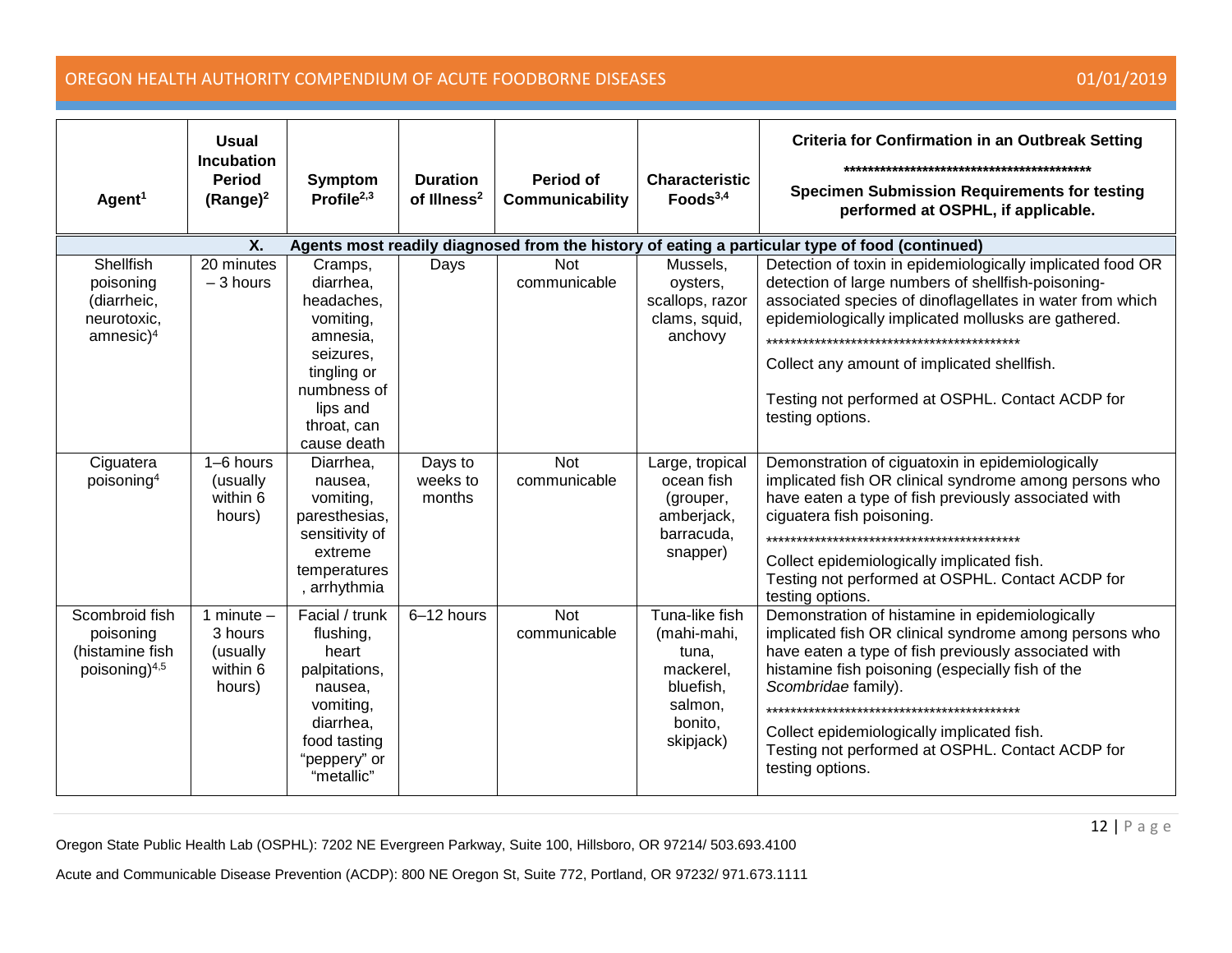### OREGON HEALTH AUTHORITY COMPENDIUM OF ACUTE FOODBORNE DISEASES 01/01/2019

| Agent <sup>1</sup>                                                                                   | Usual<br><b>Incubation</b><br><b>Period</b><br>$(Range)^2$ | Symptom<br>Profile $2,3$                                                                                                                                                               | <b>Duration</b><br>of Illness <sup>2</sup> | Period of<br><b>Communicability</b> | <b>Characteristic</b><br>Foods <sup>3,4</sup>          | <b>Criteria for Confirmation in an Outbreak Setting</b><br><b>Specimen Submission Requirements for testing</b><br>performed at OSPHL, if applicable.                                                                                                                                                                                                                |
|------------------------------------------------------------------------------------------------------|------------------------------------------------------------|----------------------------------------------------------------------------------------------------------------------------------------------------------------------------------------|--------------------------------------------|-------------------------------------|--------------------------------------------------------|---------------------------------------------------------------------------------------------------------------------------------------------------------------------------------------------------------------------------------------------------------------------------------------------------------------------------------------------------------------------|
| Χ.<br>Agents most readily diagnosed from the history of eating a particular type of food (continued) |                                                            |                                                                                                                                                                                        |                                            |                                     |                                                        |                                                                                                                                                                                                                                                                                                                                                                     |
| Paralytic<br>shellfish<br>poisoning <sup>4</sup>                                                     | 30 minutes<br>$-3$ hours                                   | Paresthesias,<br>feeling of<br>floating, loss<br>of balance,<br>dry mouth,<br>diplopia,<br>dysarthria,<br>shortness of<br>breath,<br>respiratory<br>paralysis;<br>death is<br>possible | Days                                       | Not.<br>communicable                | Clams,<br>mussels,<br>cockles,<br>oysters,<br>scallops | Demonstration of toxin in epidemiologically implicated fish<br>OR detection of large numbers of shellfish-poisoning-<br>associated species of dinoflagellates in water from which<br>epidemiologically implicated mollusks are gathered.<br>Collect epidemiologically implicated shellfish.<br>Testing not performed at OSPHL. Contact ACDP for<br>testing options. |

### **Acknowledgments and references**

- 1. The *OHA Compendium of Acute Food-borne Diseases* is based on a similar table developed by epidemiologists at the Foodborne and Diarrheal Diseases Branch, Division of Bacterial and Mycotic Diseases, National Center for Infectious Diseases, Centers for Disease Control and Prevention
- 2. Heymann DL. Control of communicable diseases manual. 20th ed. Washington, DC: American Public Health Association, 2015.
- 3. Symptom profiles and characteristic foods are taken from Dalton CB, Mintz ED, Wells JG et al. Outbreaks of enterotoxigenic *Escherichia coli* infection in American adults: a clinical and epidemiologic profile. *Epidemiol Infect* 1999; 123:9–16. "Characteristic foods" for each FBD agent are based on epidemiological data gathered by epidemiologists in the Acute and Communicable Disease Prevention Section, Center for Public Health Practice, Public Health Division, Oregon Health Authority;
- 4. Food and Drug Administration. Bad Bug Book, Foodborne Pathogenic Microorganisms and Natural Toxins. Second Edition. Foodborne Pathogenic Microorganisms and Natural Toxins. 2012.
- 5. Feng C, Teuber S, Gershwin ME. Histamine (Scombroid) Fish Poisoning: a Comprehensive Review. Clin Rev Allergy Immunol 2016;50:64–9.

### **Note: Use laboratory submission instructions with caution. Current criteria are posted at www.healthoregon.or/labtests.**

Oregon State Public Health Lab (OSPHL): 7202 NE Evergreen Parkway, Suite 100, Hillsboro, OR 97214/ 503.693.4100